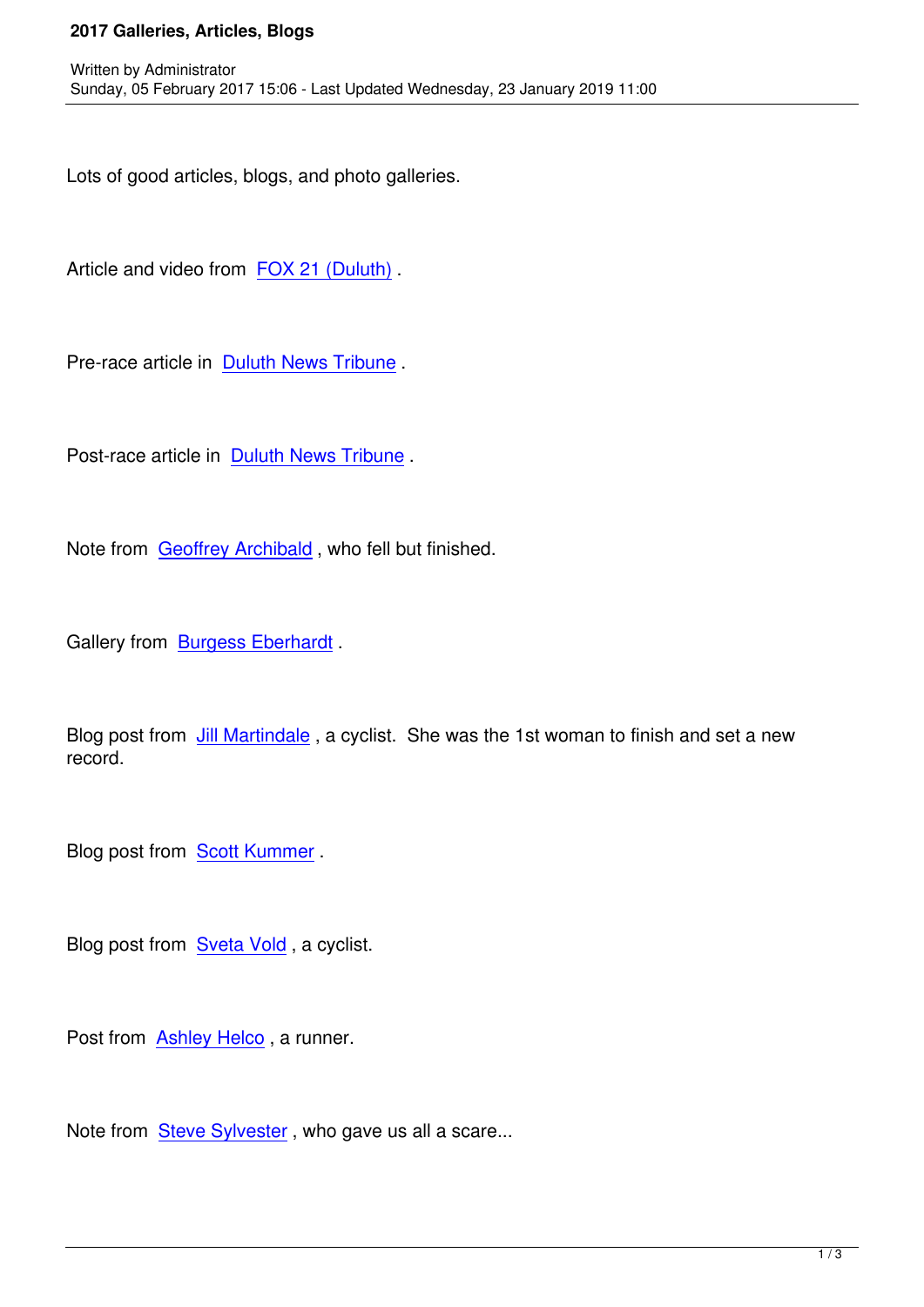Blog post from Daniel Slater , a runner.

Written by Administrator and Administrator and Administrator and Administrator and Administrator and Administrator and Administrator and Administrator and Administrator and Administrator and Administrator and Administrator

Gallery and pic[s for sale from](http://ultradanners.blogspot.com/2017/02/impossible-arrowhead-135.html) Lori Dobbs .

Blog posts from Christopher T[assava, a cy](http://lori-dobbs.pixels.com/collections/2017+arrowhead+ultra)clist - part I, part II, and part III.

Blog post from **Todd Hunter**, a cyclist.

Blog post from **[Jeff Rock](http://greenstoneguide.blogspot.com/2017/02/arrowhead-2017-first-go.html)**, a runner.

Blog post from [Jared Van](https://234dreambigtherearenolimits.wordpress.com/2017/02/08/2017-arrowhead-135-a-journey/)derHook, a runner.

Blog post from [Kari Anne Gibbons](https://mplstrailrunner.wordpress.com/2017/02/09/arrowhead-2017-keep-on/), a runner.

Blog post from **[Steve Cannon](https://whenoutsideblog.wordpress.com/2017/02/10/arrowhead-2017-chasing-the-order-part-twogummie-bear-feast/)**, a cyclist.

Article from Pa[mela Gonzalez](http://expandyourpossible.blogspot.com/2017/02/arrowhead-135-race-thats-not-race.html) , a cyclist.

Blog post fr[om Pintz Guzld, er](index.php/news/2017-galleries-articles-blogs/141-pamela-gonzalez) Paul Zeigle , a cyclist.

Blog post and g[allery from Jason Johnson](http://surlybikes.com/blog)/GearJunkie .

Blog post from Lisa Paulos [, a runner.](https://gearjunkie.com/roundup/2017-arrowhead-135-ultra-photos#UnprecedentedYear)